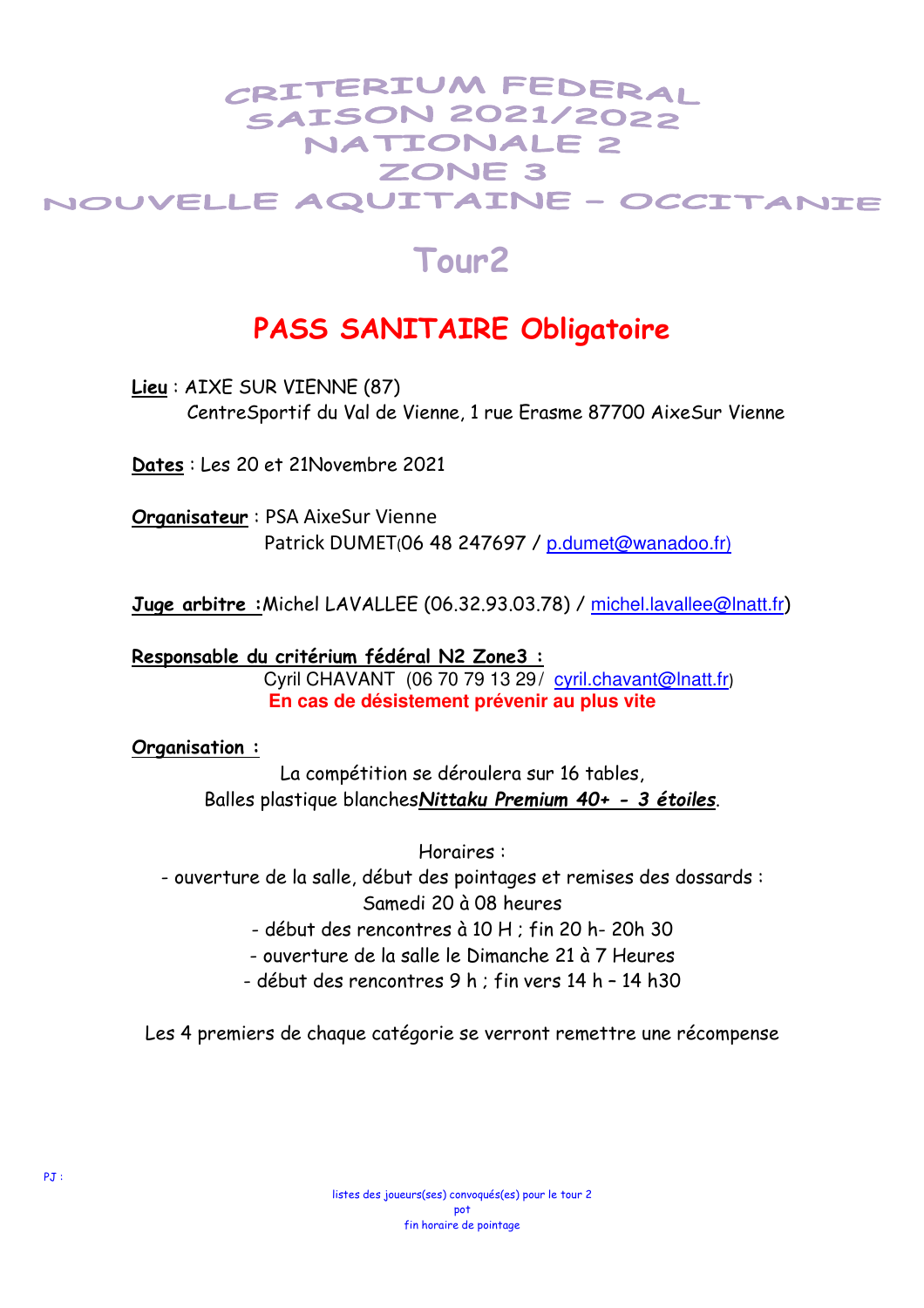| fin pointage debut tour |       |              |       |           |
|-------------------------|-------|--------------|-------|-----------|
| 9h                      | 10h   | SM CF        |       |           |
| 9h30                    | 10h30 | <b>CG SD</b> |       |           |
| 10h                     | 11h   |              | MG JF | <b>MF</b> |
| 11h                     | 12h   | <b>BG</b>    |       |           |
| 12h                     | 13h   | <b>JG</b>    |       |           |
| 13h                     | 14h   |              |       |           |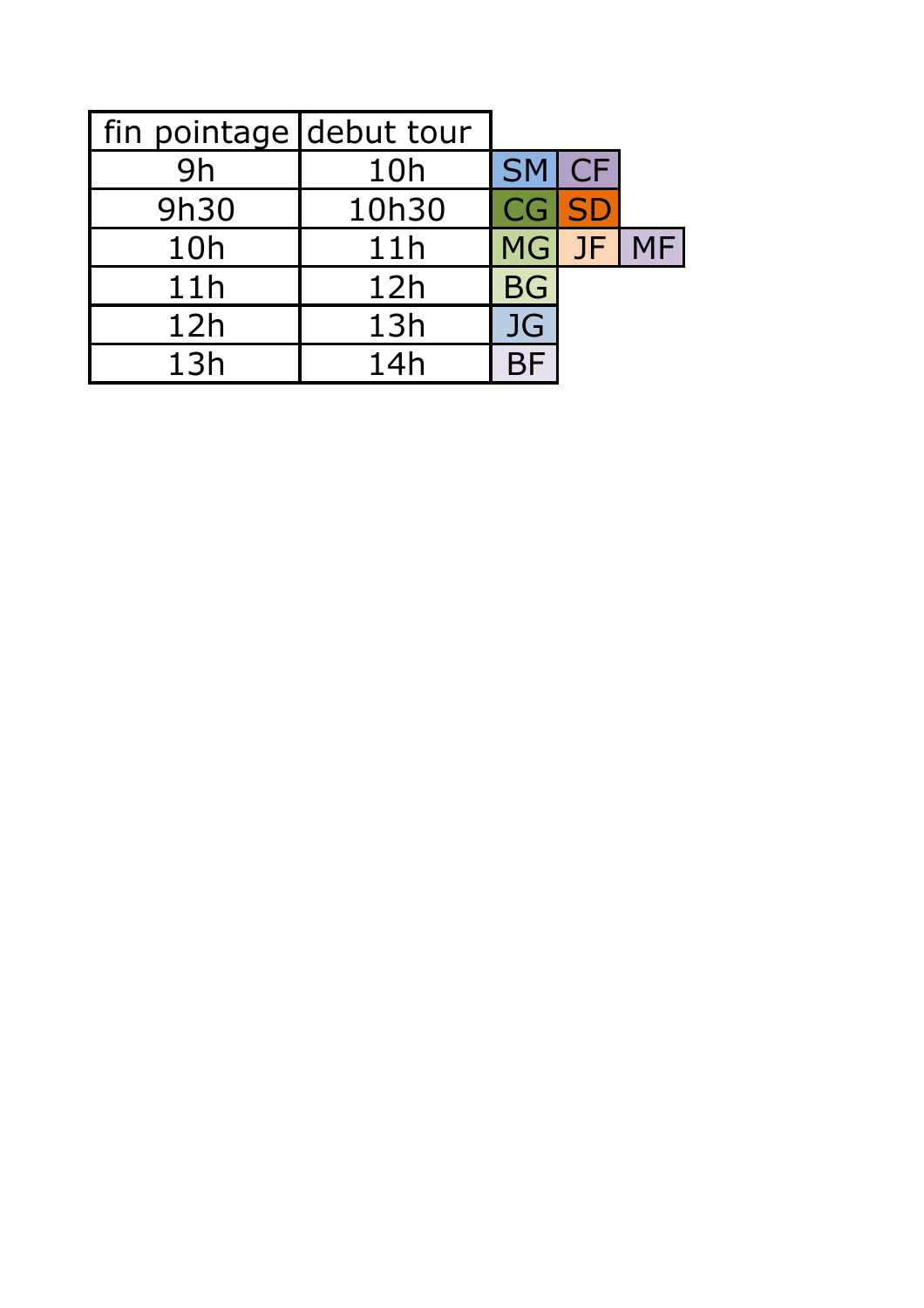|                 | N2 - Séniors Messieurs |   |                                |                   |                          |           |                                           |                                       |              |                  |  |  |  |
|-----------------|------------------------|---|--------------------------------|-------------------|--------------------------|-----------|-------------------------------------------|---------------------------------------|--------------|------------------|--|--|--|
|                 | $N^{\circ}$ Lic        | S | <b>NOM Prénom</b>              | <b>DATE NAISS</b> | Pts Lic                  | Categorie | $\overline{\mathbf{N}}^{\circ\circ}$ Club | Club                                  | <b>LIGUE</b> |                  |  |  |  |
|                 |                        |   | 8017116 M DORCESCU Denis       |                   | 19/06/2002 2502 / N203   | $\vert$ S |                                           | 11340010 MONTPELLIER TT               | OCC          |                  |  |  |  |
|                 |                        |   | 476597 M ROUSSILLE Nathan      |                   | 28/12/1996 2249 / N507 S |           |                                           | 10470007 RAQUETTE MARMANDAISE         | <b>NA</b>    |                  |  |  |  |
| 3               |                        |   | 939272 M FRECHE Fabrice        |                   | 21/01/1983 2115 / N736 S |           |                                           | 11310060 TT PLAISANCOIS               | <b>OCC</b>   |                  |  |  |  |
| $\overline{4}$  |                        |   | 169808 M MARTY Damien          |                   | 17/12/2001 2202 / N585   | IS        |                                           | 10160029 Angouleme TTGF               | <b>NA</b>    |                  |  |  |  |
|                 |                        |   | 9235810 M ALBERT-BLANC Damien  |                   | 03/06/1995 2110 / N748 S |           |                                           | 11310060 TT PLAISANCOIS               | OCC          |                  |  |  |  |
|                 |                        |   | 3115465 M LECOLLIER Mathis     | 09/06/2003        | $2003$ S                 |           |                                           | 11310060 TT PLAISANCOIS               | <b>OCC</b>   |                  |  |  |  |
|                 |                        |   | 3333357 M SILVA MORAIS Mathieu |                   | 14/12/1997 2060 / N881 S |           |                                           | 10330067 CAM BORDEAUX                 | <b>NA</b>    |                  |  |  |  |
|                 |                        |   | 5421406 M POISSON Alexandre    |                   | 17/05/1999 2121 / N720 S |           |                                           | 11340010 MONTPELLIER TT               | <b>OCC</b>   |                  |  |  |  |
| 9               |                        |   | 3111847 M VIVES Remi           | 04/05/1997        | 2020 <sub>S</sub>        |           |                                           | 11310011 TOULOUSE O A C TT            | OCC          |                  |  |  |  |
| 10 <sup>1</sup> |                        |   | 867833 M FAUCHER Andreas       |                   | 28/09/1997 2295 / N428   | ls        |                                           | 10330013 SA MERIGNAC                  | <b>NA</b>    |                  |  |  |  |
| 11              |                        |   | 822449 M DOMINGUEZ Alexandre   |                   | 12/09/1992 2218 / N558 S |           |                                           | 11820008 U.S.MONTAUBAN T.T.           | <b>OCC</b>   |                  |  |  |  |
| 12              |                        |   | 23891 M GUERMIT Antoine        | 12/09/2001        | 1946 S                   |           |                                           | 10870031 PANAZOL PANA-LOISIRS TT (87) | <b>NA</b>    |                  |  |  |  |
| 13              |                        |   | 812546 M MLINARIC Maxime       | 29/03/1999        | $1955$ S                 |           |                                           | 11310075 PINS-JUSTARET VILLATE TT     | OCC          |                  |  |  |  |
| 14              |                        |   | 319992 M MELLET Florian        | 14/04/1991        | 1808 <sub>S</sub>        |           |                                           | 11310060 TT PLAISANCOIS               | <b>OCC</b>   |                  |  |  |  |
| 15              |                        |   | 324637 M VILLANUEVA Nelson     | 29/08/1982        | 2000 <sub>S</sub>        |           |                                           | 11460027 FIGEAC SAINT-CERE T.T        | <b>OCC</b>   |                  |  |  |  |
| 16              |                        |   | 7914335 M PETIOT Jessy         |                   | 08/09/1996 2201 / N588 S |           |                                           | 10470007 RAQUETTE MARMANDAISE         | <b>NA</b>    |                  |  |  |  |
| 17              |                        |   | 867724 M POUSSET Kilian        |                   | 20/07/1996 2175 / N631   | ls        |                                           | 10330013 SA MERIGNAC                  | <b>NA</b>    | Nouvel inscrit   |  |  |  |
| 18              |                        |   | 822708 M DUTOIT Leo            | 22/07/1998        | 1904 S                   |           |                                           | 11310060 TT PLAISANCOIS               | <b>OCC</b>   |                  |  |  |  |
| 19              |                        |   | 324123 M DOUCET Thibault       | 17/12/2002        | $1731$ S                 |           |                                           | 11320005 CP AUSCITAIN                 | <b>OCC</b>   |                  |  |  |  |
| 20              |                        |   | 3422238 M BONNAL Fabien        | 09/02/2003        | 1875 S                   |           |                                           | 11340010 MONTPELLIER TT               | OCC          |                  |  |  |  |
| 21              |                        |   | 3414928 M GRUCELSKI Toni       | 09/10/1997        | 1960S                    |           |                                           | 11820008 U.S.MONTAUBAN T.T.           | OCC          | 1er Montant OCC  |  |  |  |
| 22              |                        |   | 7918761 M PARTAUD Johan        | 14/12/1996        | $1713$ S                 |           |                                           | 10160225 Ruffec Chef Boutonne TT      | <b>NA</b>    | 1er Montant NA   |  |  |  |
|                 |                        |   | 23 1611136 M COLAS Samuel      | 01/07/2003        | 1798 <sub>S</sub>        |           |                                           | 10160029 Angouleme TTGF               | <b>NA</b>    | 2ème Montant NA  |  |  |  |
|                 |                        |   | 24 2617987 M PRORIOL Marceau   | 28/06/2003        | 1489 S                   |           |                                           | 11300007 NIMES ASPC                   | <b>OCC</b>   | 2ème Montant OCC |  |  |  |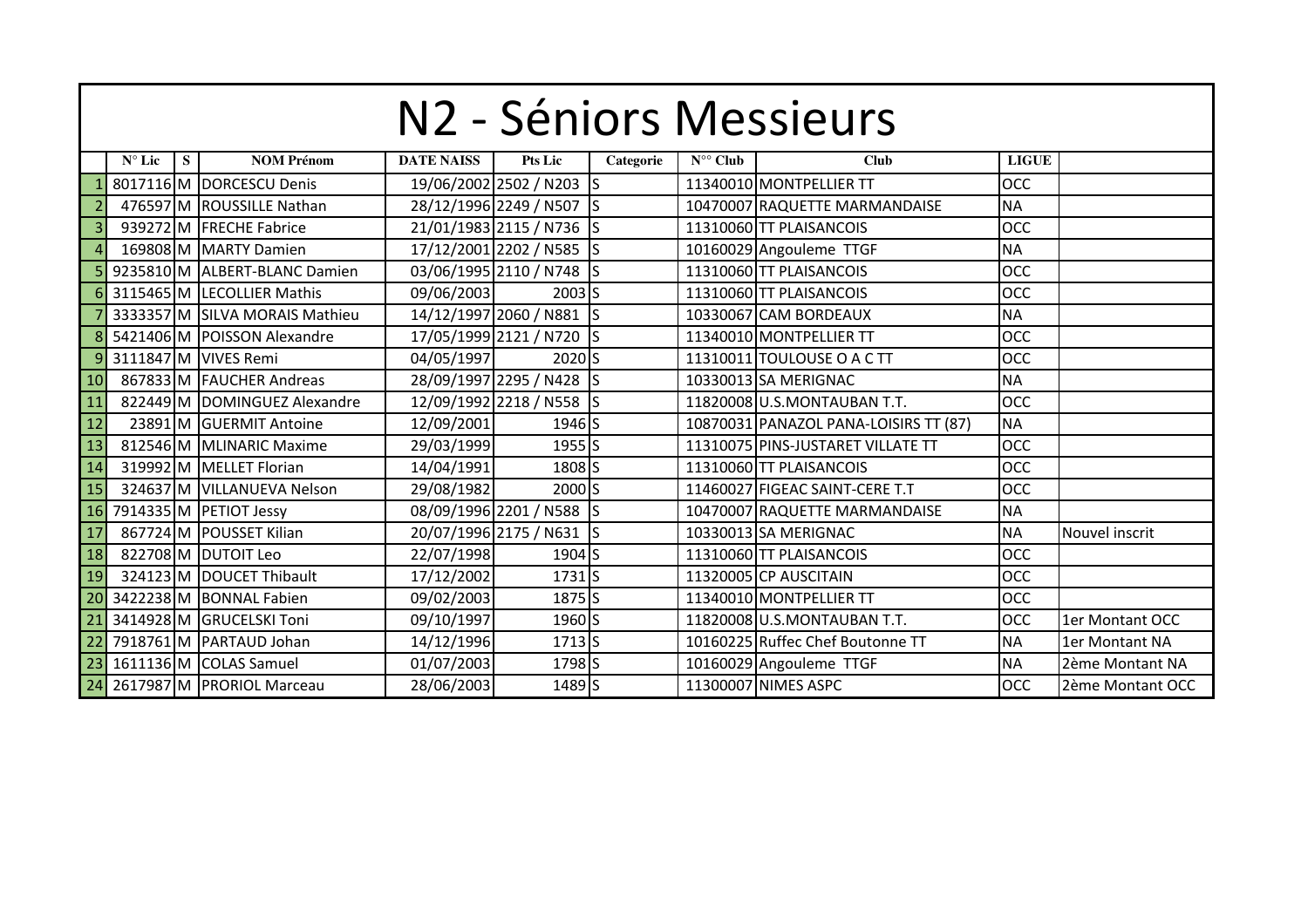|                | N2 - Juniors Garçons |   |                                 |                   |                        |           |                  |                                    |              |                              |  |  |  |  |
|----------------|----------------------|---|---------------------------------|-------------------|------------------------|-----------|------------------|------------------------------------|--------------|------------------------------|--|--|--|--|
|                | $N^{\circ}$ Lic      | S | <b>NOM Prénom</b>               | <b>DATE NAISS</b> | <b>Pts Lic</b>         | Categorie | $N^{\circ}$ Club | <b>Club</b>                        | <b>LIGUE</b> |                              |  |  |  |  |
|                | 1612410 M            |   | <b>CEDAT Theau</b>              | 04/04/2006        | 1818 J1                |           |                  | 10160029 Angouleme TTGF            | <b>NA</b>    |                              |  |  |  |  |
|                | 114032 M             |   | <b>CASANE Damien</b>            | 14/12/2005        | 1657 J <sub>2</sub>    |           |                  | 11340010 MONTPELLIER TT            | <b>OCC</b>   |                              |  |  |  |  |
|                | 3339120 M            |   | <b>BERTRAND Yoen</b>            | 15/05/2004        | 1499 J3                |           |                  | 10330080 US BRANNE Ping Pong       | <b>NA</b>    |                              |  |  |  |  |
|                | 1317530 M            |   | <b>VIOLLET Yoan</b>             | 24/05/2004        | 1954 J3                |           |                  | 11340010 MONTPELLIER TT            | <b>OCC</b>   |                              |  |  |  |  |
|                |                      |   | 479226 M KHELIFI Amine          | 23/02/2006        | 1642 J1                |           |                  | 10470006 TT PASSAGEOIS             | <b>NA</b>    |                              |  |  |  |  |
|                | 2110529 M            |   | <b>SAVIOLI Titouan</b>          |                   | 17/11/2004 2087 / N815 | J3        |                  | 11300007 NIMES ASPC                | <b>OCC</b>   |                              |  |  |  |  |
|                | 3116621 M            |   | <b>GUERRAND Valentin</b>        | 12/07/2006        | 1537 J1                |           |                  | 11310047 TT BLAGNACAIS             | <b>OCC</b>   |                              |  |  |  |  |
| 8 <sup>1</sup> | 653519 M             |   | <b>PAGEZE Mateo</b>             | 06/01/2006        | 1782J1                 |           |                  | 11320005 CP AUSCITAIN              | <b>OCC</b>   |                              |  |  |  |  |
| 9              |                      |   | 3117237 M SENTES Leo            | 03/02/2004        | 1431 J3                |           |                  | 11310077 TOULOUSE PATTE D'OIE T.T. | <b>OCC</b>   |                              |  |  |  |  |
| 10             |                      |   | 3422404 M LADOUX MARTINEZ Julen | 28/05/2006        | 1430 J1                |           |                  | 11340033 LE CAYLAR PPC             | <b>OCC</b>   |                              |  |  |  |  |
| 11             | 8612371 M            |   | <b>GUERIN Maxime</b>            | 22/02/2005        | 1355 J <sub>2</sub>    |           |                  | 10860035 Poitiers TTACC 86         | <b>NA</b>    |                              |  |  |  |  |
| 12             |                      |   | 8612358 M EL AMRI Ilias         | 04/01/2005        | 1410 J <sub>2</sub>    |           |                  | 10860035 Poitiers TTACC 86         | <b>NA</b>    |                              |  |  |  |  |
| 13             | 814605 M             |   | <b>AGUILAR Gauthier</b>         | 23/03/2005        | 1386 J <sub>2</sub>    |           |                  | 11320005 CP AUSCITAIN              | <b>OCC</b>   | $1er$ Montant OCC            |  |  |  |  |
| 14             | 4711063 M            |   | <b>VERGNES Pablo</b>            | 21/05/2006        | 1251J1                 |           |                  | 10470006 TT PASSAGEOIS             | <b>NA</b>    | 1 <sup>er</sup> Montant NA   |  |  |  |  |
| 15             |                      |   | 91441 M BOURZAT-PUJOL Axel      | 17/05/2004        | 1440 J3                |           |                  | 11090001 PPC FUXEEN                | <b>OCC</b>   | 2 <sup>ème</sup> Montant OCC |  |  |  |  |
| 16             |                      |   | 8612870 M BENEVENT Hugo         | 26/04/2006        | 1157 J1                |           |                  | 10860024 Jaunay Clan Val Vert T.T. | <b>NA</b>    | 2 <sup>ème</sup> Montant NA  |  |  |  |  |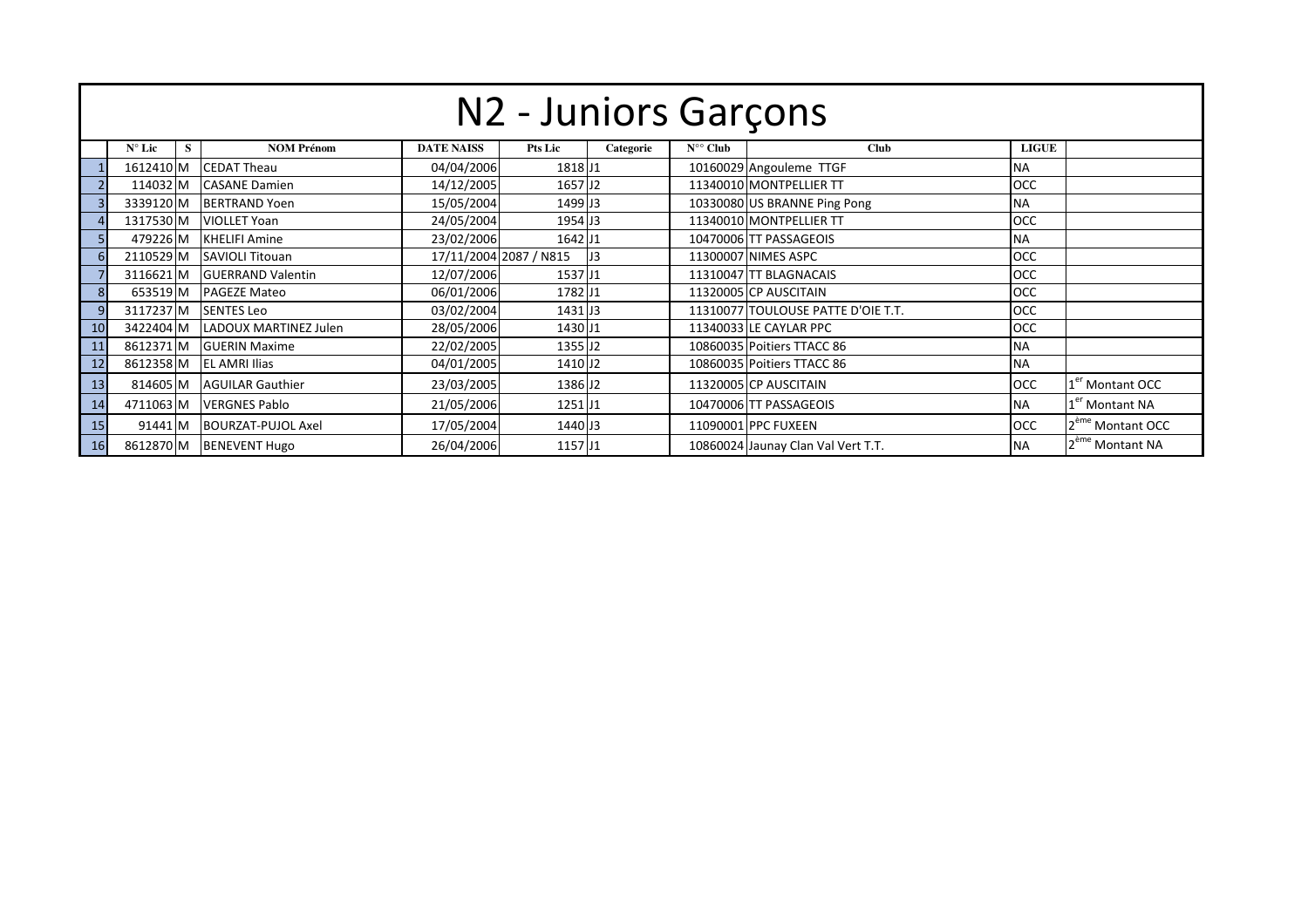| N2 - Cadets Garçons |   |                         |                   |                       |           |                  |                                       |              |                              |  |  |  |  |  |
|---------------------|---|-------------------------|-------------------|-----------------------|-----------|------------------|---------------------------------------|--------------|------------------------------|--|--|--|--|--|
| $N^{\circ}$ Lic     | S | <b>NOM Prénom</b>       | <b>DATE NAISS</b> | <b>Pts Lic</b>        | Categorie | $N^{\circ}$ Club | <b>Club</b>                           | <b>LIGUE</b> |                              |  |  |  |  |  |
| 1717094 M           |   | <b>RIVET Benjamin</b>   | 30/11/2007        | 1483 C <sub>2</sub>   |           |                  | 10170016 Royan Ocean Saint Sulpice TT | <b>NA</b>    |                              |  |  |  |  |  |
| 8612080 M           |   | <b>TARDIEU Enzo</b>     | 12/12/2007        | 1332 C <sub>2</sub>   |           |                  | 10860024 Jaunay Clan Val Vert T.T.    | <b>NA</b>    |                              |  |  |  |  |  |
| 3342791 M           |   | <b>AVRIL Antoine</b>    | 14/06/2007        | 1339 C <sub>2</sub>   |           |                  | 10330067 CAM BORDEAUX                 | <b>NA</b>    |                              |  |  |  |  |  |
| 3012919 M           |   | <b>CORRIC Paolo</b>     | 12/01/2007        | 1302 C <sub>2</sub>   |           |                  | 11300007 NIMES ASPC                   | <b>OCC</b>   |                              |  |  |  |  |  |
| 3724536 M           |   | <b>JUSTON Thelo</b>     | 13/03/2007        | 1510 C <sub>2</sub>   |           |                  | 11310060 TT PLAISANCOIS               | <b>OCC</b>   |                              |  |  |  |  |  |
| 648567 M            |   | <b>BATTUT Remi</b>      | 16/05/2007        | $1211$ C <sub>2</sub> |           |                  | 10640004 A. LESCARIENNE TT            | <b>NA</b>    |                              |  |  |  |  |  |
| 3118615 M           |   | <b>DORE Matheo</b>      | 16/10/2008        | 1041 C1               |           |                  | 11320005 CP AUSCITAIN                 | <b>OCC</b>   |                              |  |  |  |  |  |
| 7922273 M           |   | <b>SANDONA Quentin</b>  | 10/01/2011        | 902 B <sub>2</sub>    |           |                  | 10790162 La Mothe St Heray ACMTT      | <b>NA</b>    | montant N2 minime            |  |  |  |  |  |
| 8614093 M           |   | <b>ALLAIN Thibaut</b>   | 26/10/2008        | 1034 C1               |           |                  | 10860122 St Benoit TT                 | <b>NA</b>    | 1 <sup>er</sup> Montant NA   |  |  |  |  |  |
| 3014316 M           |   | <b>OLIVER Camille</b>   | 23/10/2007        | 714 C <sub>2</sub>    |           |                  | 11300007 NIMES ASPC                   | OCC          | 1 <sup>er</sup> Montant OCC  |  |  |  |  |  |
| 7923762 M           |   | <b>TUNA SALAS Gabin</b> | 20/02/2007        | 1021 C <sub>2</sub>   |           |                  | 10790011 Bressuire EP                 | <b>NA</b>    | 2 <sup>ème</sup> Montant NA  |  |  |  |  |  |
| 324515 M            |   | <b>FERREIRO Jules</b>   | 23/05/2008        | 768 C1                |           |                  | 11320005 CP AUSCITAIN                 | <b>OCC</b>   | 2 <sup>ème</sup> Montant OCC |  |  |  |  |  |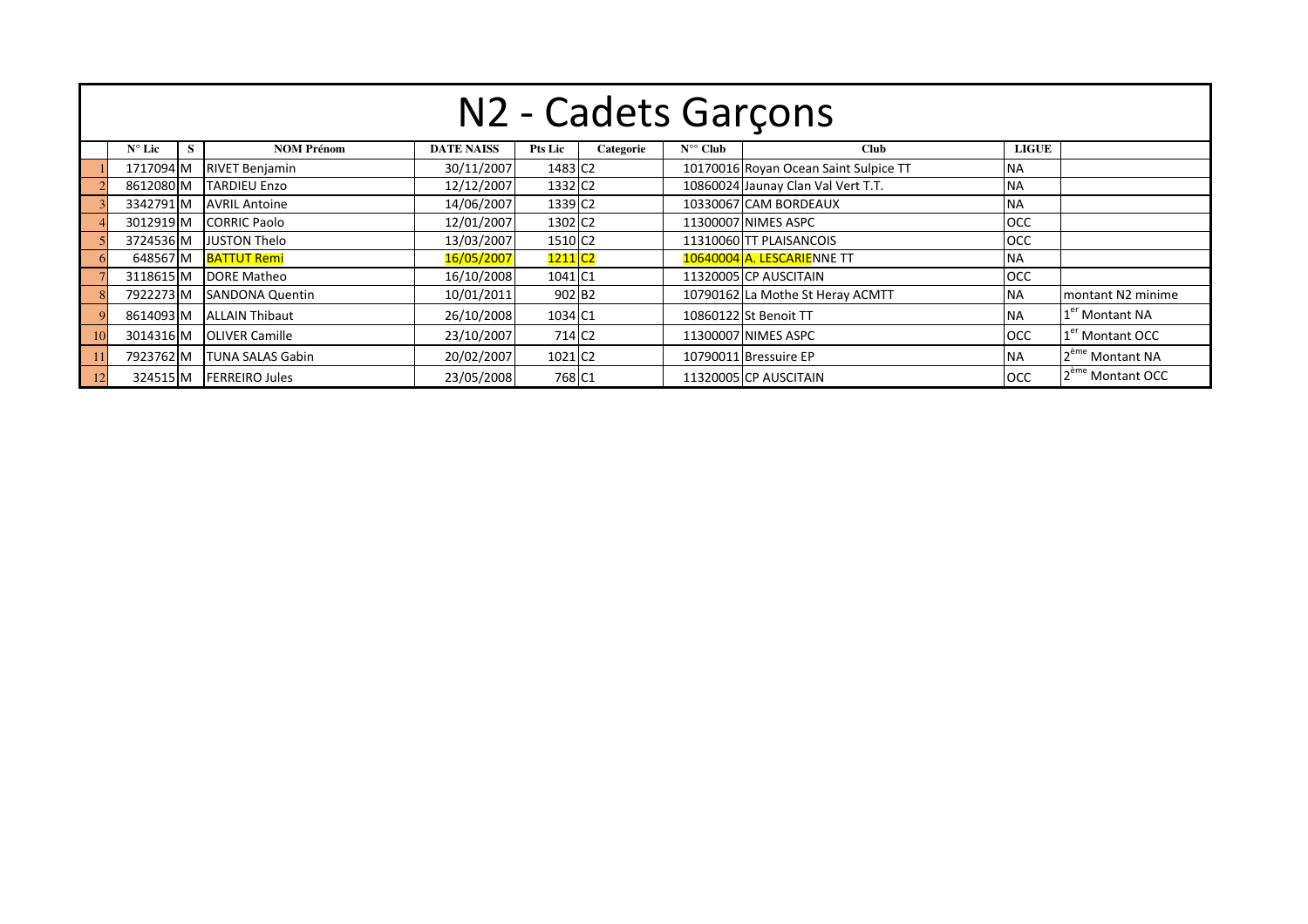| N2 - Minimes Garçons                                                                                                                                   |  |                                 |            |                    |  |  |                                          |            |                               |  |  |  |  |
|--------------------------------------------------------------------------------------------------------------------------------------------------------|--|---------------------------------|------------|--------------------|--|--|------------------------------------------|------------|-------------------------------|--|--|--|--|
| <b>NOM Prénom</b><br>$N^{\circ\circ}$ Club<br><b>LIGUE</b><br>$N^{\circ}$ Lic<br><b>DATE NAISS</b><br><b>Pts Lic</b><br>Categorie<br><b>Club</b><br>S. |  |                                 |            |                    |  |  |                                          |            |                               |  |  |  |  |
|                                                                                                                                                        |  | 8613944 M SARRAZIN-LECLERC Paul | 07/02/2009 | 924 M2             |  |  | 10860035 Poitiers TTACC 86               | <b>NA</b>  | descente de N2 Cadet          |  |  |  |  |
| 3119752 M                                                                                                                                              |  | NARAYANA Nathan                 | 29/05/2010 | 789 M1             |  |  | 11310064 SAINT ORENS TT                  | <b>OCC</b> |                               |  |  |  |  |
|                                                                                                                                                        |  | 814532 M MAURANGE-MARCO Timeo   | 27/01/2009 | 918 M2             |  |  | 11810028 Tennis de Table PAYS GAILLACOIS | <b>OCC</b> |                               |  |  |  |  |
|                                                                                                                                                        |  | 7924155 M KIEV Tom              | 07/04/2009 | 753 M2             |  |  | 10790235 Niort Tennis de Table           | <b>NA</b>  |                               |  |  |  |  |
|                                                                                                                                                        |  | 1716651 M GRELAUD Leo           | 24/01/2009 | 842 M2             |  |  | 10170051 La Rochelle CP Rochelais        | <b>NA</b>  |                               |  |  |  |  |
|                                                                                                                                                        |  | 3117271 M CLOU Alban            | 31/10/2010 | 710 M1             |  |  | 11310064 SAINT ORENS TT                  | <b>OCC</b> |                               |  |  |  |  |
|                                                                                                                                                        |  | 1717088 M PATRICK Alix          | 22/03/2009 | 1118 M2            |  |  | 10170016 Royan Ocean Saint Sulpice TT    | <b>NA</b>  |                               |  |  |  |  |
|                                                                                                                                                        |  | 3345948 M CAMPAGNE Sasha        | 03/04/2011 | 610 B <sub>2</sub> |  |  | 10330067 CAM BORDEAUX                    | <b>NA</b>  | montant N2 benjamin           |  |  |  |  |
|                                                                                                                                                        |  | 3343148 M CLEMENT Theotime      | 23/01/2009 | 722 M2             |  |  | 10330043 RAQUETTE GUJANAISE              | <b>NA</b>  | 1 <sup>er</sup> Montant NA    |  |  |  |  |
|                                                                                                                                                        |  | 3424788 M GOUPIL DOHERTY Felix  | 02/06/2009 | 663 M2             |  |  | 11340049 CLERMONT L HERAULT TT           | <b>OCC</b> | 1 <sup>er</sup> Montant OCC   |  |  |  |  |
|                                                                                                                                                        |  | 1613836 M HUBE Yorick           | 03/10/2009 | 799 M2             |  |  | 10160185 Puymoyen Tennis de Table        | <b>NA</b>  | 2 <sup>ème</sup> Montant NA   |  |  |  |  |
|                                                                                                                                                        |  | 3424710 M ALMALILLA Calixte     | 30/12/2009 | 696 M2             |  |  | 11340049 CLERMONT L HERAULT TT           | <b>OCC</b> | 12 <sup>ème</sup> Montant OCC |  |  |  |  |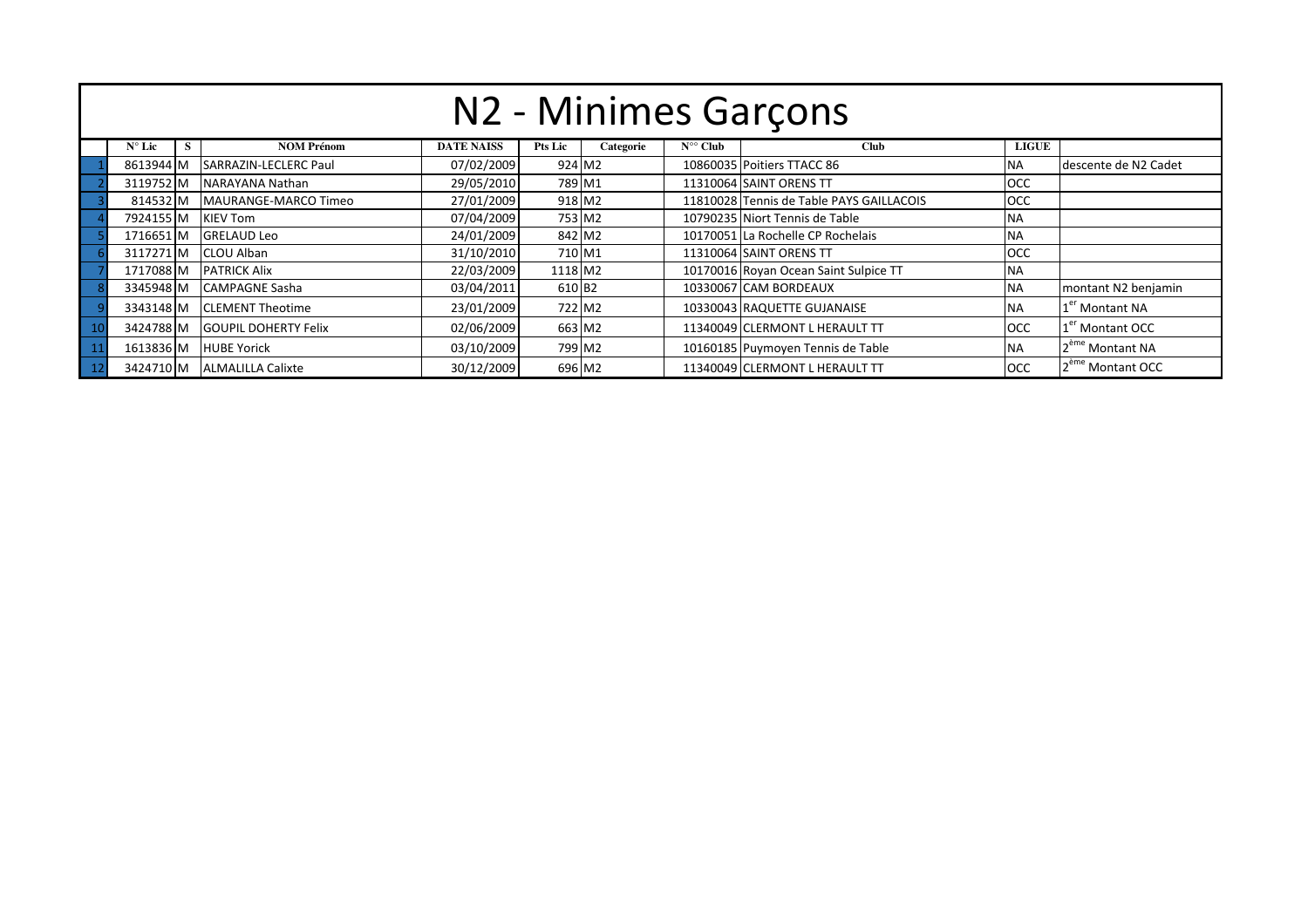|    | N2 - Benjamins Garçons                                                                                                                            |  |                                  |            |                    |  |  |                                           |            |                              |  |  |  |  |
|----|---------------------------------------------------------------------------------------------------------------------------------------------------|--|----------------------------------|------------|--------------------|--|--|-------------------------------------------|------------|------------------------------|--|--|--|--|
|    | <b>NOM Prénom</b><br>$N^{\circ}$ Club<br><b>Club</b><br><b>LIGUE</b><br><b>DATE NAISS</b><br><b>Pts Lic</b><br>$N^{\circ}$ Lic<br>Categorie<br>S. |  |                                  |            |                    |  |  |                                           |            |                              |  |  |  |  |
|    | 8615542 M                                                                                                                                         |  | <b>BRILLOUET Lucas</b>           | 25/01/2012 | 581 B1             |  |  | 10860016 Neuville FJEPS                   | <b>NA</b>  |                              |  |  |  |  |
|    | 1613747 M                                                                                                                                         |  | <b>OUKAMBA-GILLAIZEAU Noam</b>   | 05/03/2011 | 649 B <sub>2</sub> |  |  | 10160029 Angouleme TTGF                   | <b>NA</b>  |                              |  |  |  |  |
|    | 3118855 M                                                                                                                                         |  | <b>TE Aurelien</b>               | 26/05/2011 | 584 B2             |  |  | 11310047 TT BLAGNACAIS                    | <b>OCC</b> |                              |  |  |  |  |
|    | 3119204 M                                                                                                                                         |  | <b>RAKOTONIRAINY Tiahary</b>     | 01/06/2011 | 550 B <sub>2</sub> |  |  | 11310006 ASPTT TOULOUSE T.T.              | <b>OCC</b> |                              |  |  |  |  |
|    | 824368 M                                                                                                                                          |  | <b>ROSSIGNOL Theo</b>            | 26/02/2011 | 542 B <sub>2</sub> |  |  | 11820008 U.S.MONTAUBAN T.T.               | <b>OCC</b> |                              |  |  |  |  |
|    | 125339 M                                                                                                                                          |  | <b>TANGUY Damien</b>             | 31/03/2011 | 538 B2             |  |  | 11120026 ONET LE CHATEAU T.T.             | <b>OCC</b> |                              |  |  |  |  |
|    | 3119386 M                                                                                                                                         |  | MARDEN CANGY Sacha               | 11/07/2011 | 500 B <sub>2</sub> |  |  | 11310064 SAINT ORENS TT                   | <b>OCC</b> |                              |  |  |  |  |
|    | 815417 M                                                                                                                                          |  | ZENATTI Matteo                   | 18/05/2011 | 500 B <sub>2</sub> |  |  | 11810015 PING ST PAULAIS                  | OCC        |                              |  |  |  |  |
|    | 3347416 M                                                                                                                                         |  | <b>BOUTOT Thomas</b>             | 17/10/2012 | 506 B1             |  |  | 10330084 A S VILLENAVE T T                | <b>NA</b>  | 1 <sup>er</sup> Montant NA   |  |  |  |  |
| 10 | 3014011 M                                                                                                                                         |  | PAZZAGLIA Nathan                 | 12/03/2011 | 500 B <sub>2</sub> |  |  | 11300023 SALINDRES AS                     | <b>OCC</b> | 1 <sup>er</sup> Montant OCC  |  |  |  |  |
| 11 | 824477 M                                                                                                                                          |  | ZAVAN-MBENGUE Matthieu           | 02/06/2011 | 513 B2             |  |  | 11820018 CERCLE ATHLETIQUE CASTELSARRASIN | <b>OCC</b> | 2 <sup>ème</sup> Montant OCC |  |  |  |  |
| 12 | 3346775 M                                                                                                                                         |  | <b>GACHIGNARD-GUILMINOT Mani</b> | 18/07/2011 | 502 B <sub>2</sub> |  |  | 10330084 A S VILLENAVE T T                | INA.       | 2 <sup>eme</sup> Montant NA  |  |  |  |  |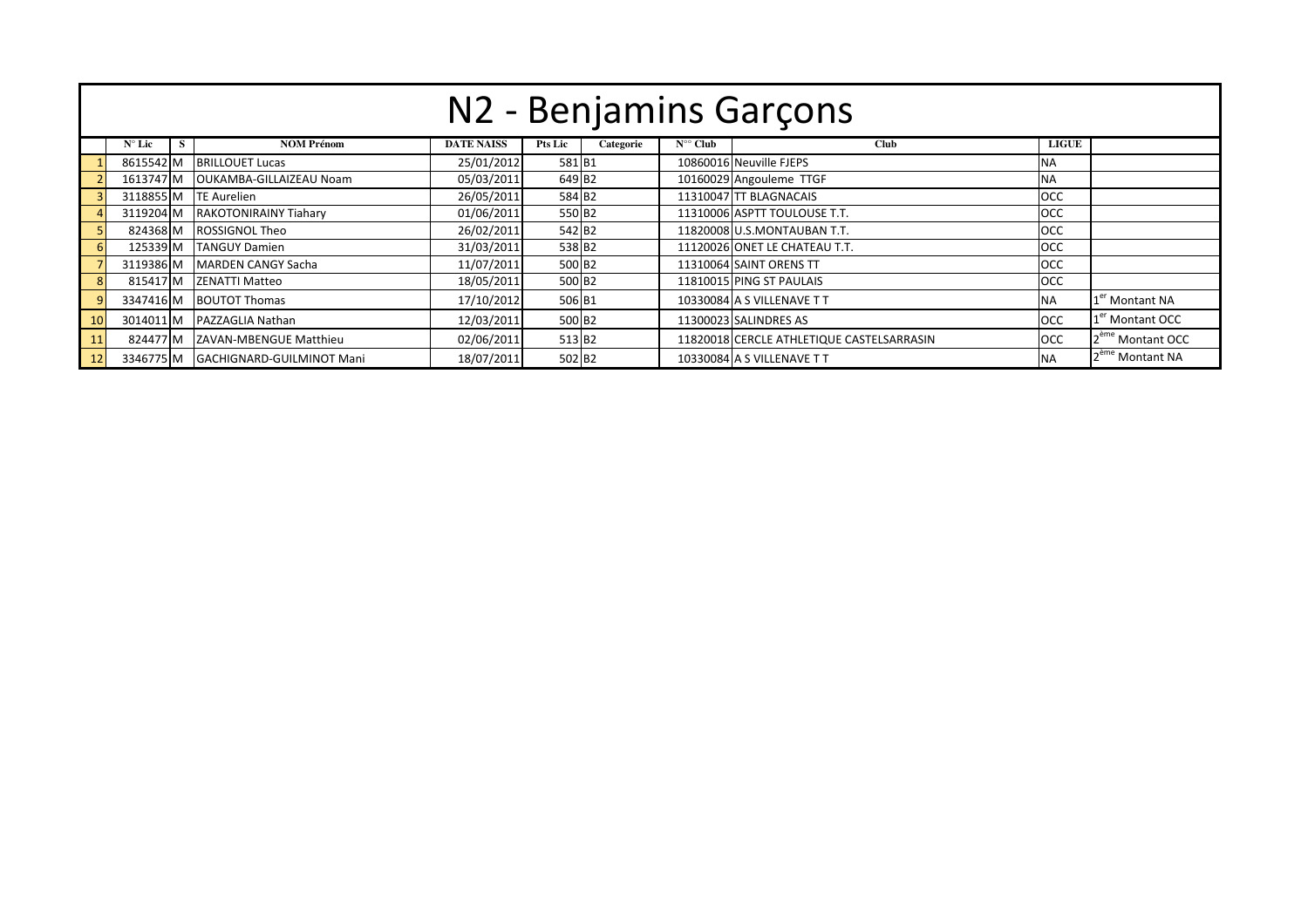|                                                                 | N <sub>2</sub> - Séniors Dames |   |                              |                   |                        |           |                  |                                           |              |                   |  |  |  |  |  |
|-----------------------------------------------------------------|--------------------------------|---|------------------------------|-------------------|------------------------|-----------|------------------|-------------------------------------------|--------------|-------------------|--|--|--|--|--|
|                                                                 | $N^{\circ}$ Lic                | S | <b>NOM Prénom</b>            | <b>DATE NAISS</b> | <b>Pts Lic</b>         | Categorie | $N^{\circ}$ Club | <b>Club</b>                               | <b>LIGUE</b> |                   |  |  |  |  |  |
|                                                                 | L9D2830                        |   | JALIM Nandeshwaree           | 09/05/2001        | 1504 S                 |           |                  | 11300007 NIMES ASPC                       | OCC          |                   |  |  |  |  |  |
|                                                                 | 3010128 F                      |   | <b>GRAZIOLI Kenza</b>        |                   | 05/04/2000 1650 / N205 |           |                  | 11300007 NIMES ASPC                       | OCC          |                   |  |  |  |  |  |
|                                                                 | 3113896 F                      |   | <b>KHUY Claris</b>           | 28/10/2003        | 1443 S                 |           |                  | 11310011 TOULOUSE O A C TT                | OCC          | nouvelle inscrite |  |  |  |  |  |
|                                                                 | 7519678F                       |   | <b>BOUSSARIE Alice</b>       | 14/12/2001        | 1147 S                 |           |                  | 11310006 ASPTT TOULOUSE T.T.              | <b>OCC</b>   |                   |  |  |  |  |  |
|                                                                 | 867597 F                       |   | <b>DIVET Anne</b>            | 30/03/1994        | 958 <sub>S</sub>       |           |                  | 10860035 Poitiers TTACC 86                | <b>NA</b>    |                   |  |  |  |  |  |
| 6                                                               | 3321881                        |   | <b>TIERCERY Alizee</b>       | 15/11/1991        | 963 S                  |           |                  | 10330050 AL EYSINES                       | <b>NA</b>    |                   |  |  |  |  |  |
|                                                                 | 938965 F                       |   | ALMAGRO Karen                | 29/05/1977        | 837 V1                 |           |                  | 11660001 CANOHES TOULOUGES TENNIS DE TABL | OCC          |                   |  |  |  |  |  |
|                                                                 | 122396 F                       |   | <b>TEYSSIE Alexandra</b>     | 12/07/1989        | 1072 S                 |           |                  | 11120026 ONET LE CHATEAU T.T.             | OCC          | Montante OCC      |  |  |  |  |  |
| 9                                                               | 868809 F                       |   | DAVID Melanie                | 12/02/1987        | 597 <sub>S</sub>       |           |                  | 10860035 Poitiers TTACC 86                | <b>NA</b>    | Montante NA       |  |  |  |  |  |
| 10                                                              | 7518022 F                      |   | <b>SOK Melody</b>            |                   | 02/09/2001 1666 / N199 |           |                  | 11300007 NIMES ASPC                       | <b>OCC</b>   | excusé            |  |  |  |  |  |
| $\begin{array}{c}\n\phantom{0}11 \\ \phantom{0}12\n\end{array}$ | 1614405 F                      |   | RASAMIMALALA Lantosoa Joelle | 10/06/1990        | 1015 S                 |           |                  | 10160024 Gond Pontouvre T.T.G.P.          | <b>NA</b>    | excusé            |  |  |  |  |  |
|                                                                 | 591883 F                       |   | <b>WAUQUIER Isabelle</b>     | 11/06/1966        | 927 V2                 |           |                  | 10860035 Poitiers TTACC 86                | <b>NA</b>    | Excusé            |  |  |  |  |  |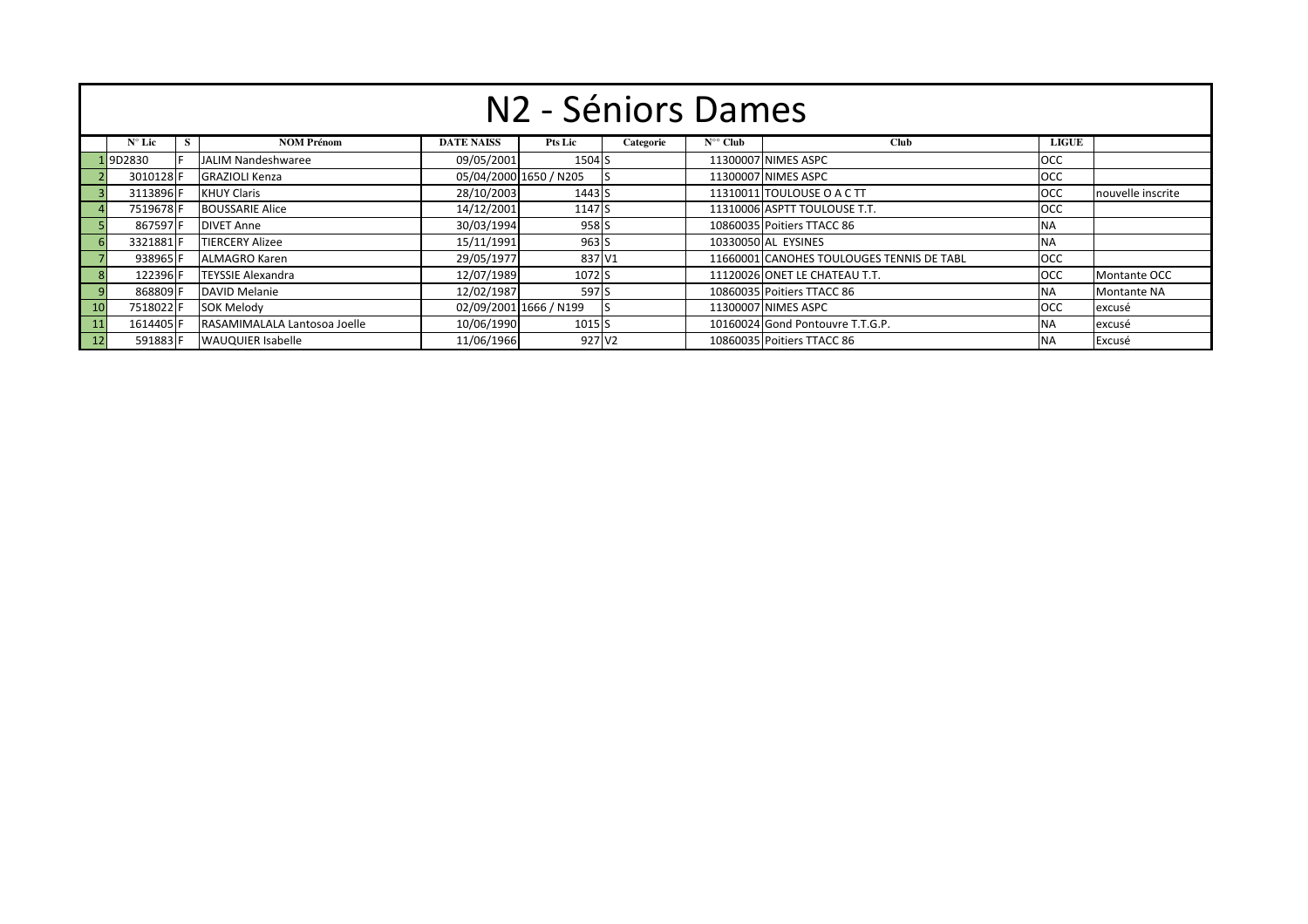|                 | N <sub>2</sub> - Juniors Filles                                                                                                                        |  |                            |            |                     |  |  |                                       |            |             |  |  |  |  |
|-----------------|--------------------------------------------------------------------------------------------------------------------------------------------------------|--|----------------------------|------------|---------------------|--|--|---------------------------------------|------------|-------------|--|--|--|--|
|                 | <b>NOM Prénom</b><br><b>DATE NAISS</b><br>$N^{\circ\circ}$ Club<br><b>LIGUE</b><br>$N^{\circ}$ Lic<br><b>Pts Lic</b><br><b>Club</b><br>Categorie<br>S. |  |                            |            |                     |  |  |                                       |            |             |  |  |  |  |
|                 | 3113810F                                                                                                                                               |  | <b>FATH Alexandra</b>      | 23/04/2006 | $1252$ J1           |  |  | 11310006 ASPTT TOULOUSE T.T.          | <b>OCC</b> |             |  |  |  |  |
|                 | 7920928F                                                                                                                                               |  | <b>VANG Eva</b>            | 28/03/2006 | 1410J1              |  |  | 11300007 NIMES ASPC                   | <b>OCC</b> |             |  |  |  |  |
|                 | 1612241F                                                                                                                                               |  | <b>MICHAUD Dinaly</b>      | 08/07/2005 | 1087J2              |  |  | 10160029 Angouleme TTGF               | <b>NA</b>  |             |  |  |  |  |
|                 | 1611949 F                                                                                                                                              |  | <b>HEMAHMI Sarah</b>       | 30/07/2004 | 1198 J <sub>3</sub> |  |  | 10160029 Angouleme TTGF               | <b>NA</b>  |             |  |  |  |  |
|                 | 3421603 F                                                                                                                                              |  | <b>BUORD Lysa</b>          | 13/11/2004 | $911$ J3            |  |  | 11340014 GIGEAN ASM                   | <b>OCC</b> |             |  |  |  |  |
| 6               | 3338673F                                                                                                                                               |  | <b>PEDUCASSE Lola</b>      | 01/01/2006 | 773 J1              |  |  | 10330084 A S VILLENAVE T T            | <b>NA</b>  |             |  |  |  |  |
|                 | 4710315 F                                                                                                                                              |  | <b>GARRIGOU Florine</b>    | 01/11/2005 | 990 J <sub>2</sub>  |  |  | 10470009 PPC VILLENEUVE               | <b>NA</b>  |             |  |  |  |  |
| 8 <sup>1</sup>  | 813605 F                                                                                                                                               |  | <b>MARQUIER Angele</b>     | 30/03/2006 | 677 J1              |  |  | 11810015 PING ST PAULAIS              | <b>OCC</b> |             |  |  |  |  |
| 9               | 3342570F                                                                                                                                               |  | <b>VILLALPANDO Marilou</b> | 10/08/2005 | 918 J <sub>2</sub>  |  |  | 10330084 A S VILLENAVE TT             | <b>NA</b>  |             |  |  |  |  |
| 10 <sub>1</sub> | 878681F                                                                                                                                                |  | <b>AUBERT Charlyne</b>     | 03/11/2005 | 825 J <sub>2</sub>  |  |  | 10870081 COUZEIX TENNIS DE TABLE (87) | <b>NA</b>  |             |  |  |  |  |
| 11              | 1717018F                                                                                                                                               |  | <b>IDEL FRANCO Sara</b>    | 05/01/2005 | 819 J2              |  |  | 10170064 Fouras CP                    | <b>NA</b>  | Montante NA |  |  |  |  |
|                 |                                                                                                                                                        |  |                            |            |                     |  |  |                                       |            |             |  |  |  |  |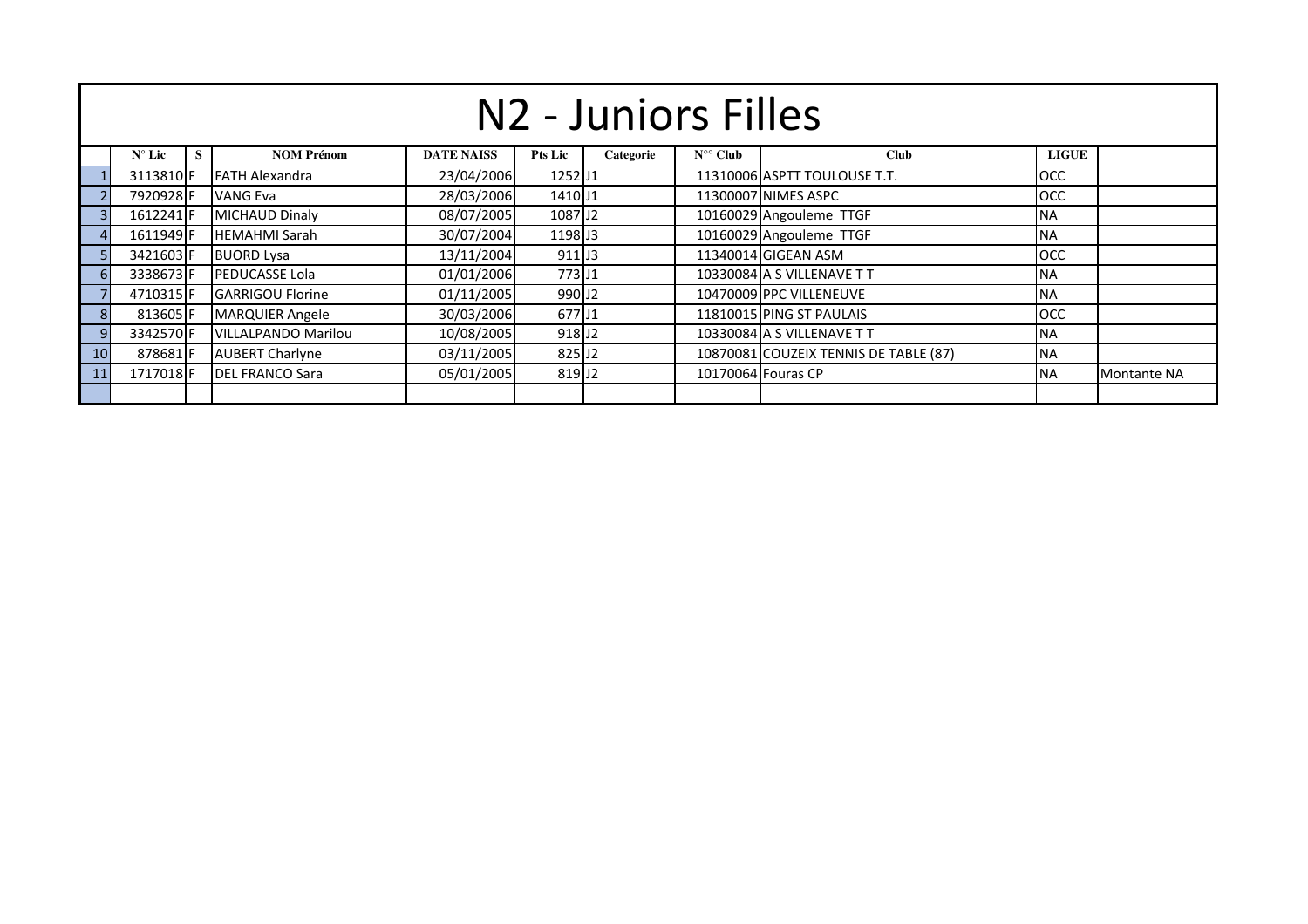|              | N <sub>2</sub> - Cadettes Filles                                                                                                                  |  |                          |            |                    |  |                  |                                           |            |                    |  |  |  |  |  |
|--------------|---------------------------------------------------------------------------------------------------------------------------------------------------|--|--------------------------|------------|--------------------|--|------------------|-------------------------------------------|------------|--------------------|--|--|--|--|--|
|              | $N^{\circ}$ Club<br>S.<br><b>NOM Prénom</b><br><b>DATE NAISS</b><br><b>Pts Lic</b><br>Categorie<br><b>Club</b><br><b>LIGUE</b><br>$N^{\circ}$ Lic |  |                          |            |                    |  |                  |                                           |            |                    |  |  |  |  |  |
|              | 2461671                                                                                                                                           |  | <b>REVESCHE Corelie</b>  | 06/09/2007 | 768 C <sub>2</sub> |  |                  | 10240020 AL COULOUNIEIX TT                | <b>NA</b>  |                    |  |  |  |  |  |
|              | 814510 F                                                                                                                                          |  | <b>SANDRAL Lalie</b>     | 16/11/2008 | 778 C1             |  |                  | 11810015 PING ST PAULAIS                  | <b>OCC</b> |                    |  |  |  |  |  |
|              | 3116420 F                                                                                                                                         |  | <b>WAKNINE Assia</b>     | 07/09/2009 | 710 M2             |  |                  | 11310060 TT PLAISANCOIS                   | <b>OCC</b> |                    |  |  |  |  |  |
|              | 7921349 F                                                                                                                                         |  | <b>CHARRUAU Naely</b>    | 20/09/2008 | 914 C1             |  |                  | 10790005 Perigne TT                       | <b>NA</b>  |                    |  |  |  |  |  |
|              | 3339259 F                                                                                                                                         |  | MEYLHEUC Juliette        | 26/07/2008 | 787 C1             |  |                  | 10330084 A S VILLENAVE T T                | <b>NA</b>  |                    |  |  |  |  |  |
|              | 8614410 F                                                                                                                                         |  | <b>GRONEAU Perrine</b>   | 25/04/2007 | 637 C <sub>2</sub> |  |                  | 10860024 Jaunay Clan Val Vert T.T.        | <b>NA</b>  |                    |  |  |  |  |  |
|              | 9249142 F                                                                                                                                         |  | <b>BAJON Celia</b>       | 05/11/2007 | 774 C <sub>2</sub> |  | 10330086 J YVRAC |                                           | <b>NA</b>  |                    |  |  |  |  |  |
|              | 7924194 F                                                                                                                                         |  | LETOURNEUR Emma          | 30/07/2008 | 576 C1             |  |                  | 10790235 Niort Tennis de Table            | <b>NA</b>  |                    |  |  |  |  |  |
|              | 665199 F                                                                                                                                          |  | <b>CHETOUI Laureline</b> | 30/10/2007 | 551 C <sub>2</sub> |  |                  | 11660001 CANOHES TOULOUGES TENNIS DE TABL | <b>OCC</b> |                    |  |  |  |  |  |
| 10           | 815185 F                                                                                                                                          |  | <b>LELAIDIER Manon</b>   | 03/04/2010 | 559 M1             |  |                  | 11810015 PING ST PAULAIS                  | <b>OCC</b> | Montante N2 Minime |  |  |  |  |  |
| $\boxed{11}$ | 8613749 F                                                                                                                                         |  | <b>PILLIERE Automne</b>  | 05/10/2007 | 532 C <sub>2</sub> |  |                  | 10860031 ASTT Chatellerault               | <b>NA</b>  | <b>Montant NA</b>  |  |  |  |  |  |
| $\vert$ 12   | 3118911 F                                                                                                                                         |  | <b>BELAYGUES Roxane</b>  | 07/05/2008 | 500 C1             |  |                  | 11310070 A.S.C. MONTAUDRAN                | <b>OCC</b> | Montant OCC        |  |  |  |  |  |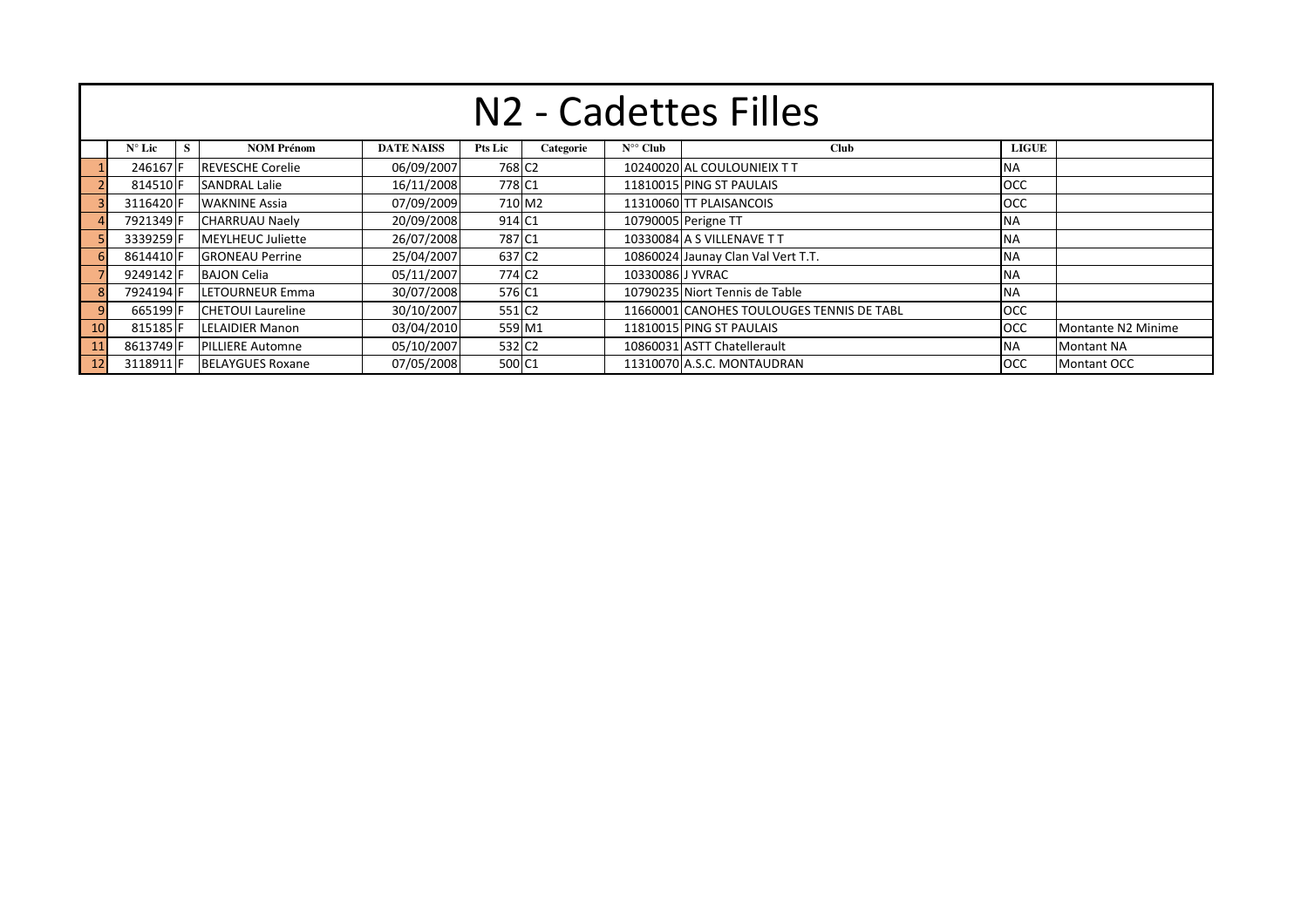|    | N <sub>2</sub> - Minimes Filles |                         |                   |                    |           |                       |                                           |              |                       |  |  |  |  |  |
|----|---------------------------------|-------------------------|-------------------|--------------------|-----------|-----------------------|-------------------------------------------|--------------|-----------------------|--|--|--|--|--|
|    | $N^{\circ}$ Lic<br>-S           | <b>NOM Prénom</b>       | <b>DATE NAISS</b> | <b>Pts Lic</b>     | Categorie | $N^{\circ\circ}$ Club | Club                                      | <b>LIGUE</b> |                       |  |  |  |  |  |
|    | 1910221                         | ABDESSELAM LACROIX Emma | 14/10/2010        | 643 M1             |           |                       | 10190073 Haute Correze Tenn.de Tabl       | <b>NA</b>    |                       |  |  |  |  |  |
|    | 653775 F                        | <b>PAGEZE Eva</b>       | 01/01/2010        | 629 M1             |           |                       | 11650004 E S POUZACAISE                   | <b>OCC</b>   |                       |  |  |  |  |  |
|    | 648628 F                        | <b>LECOULANT Alicia</b> | 17/10/2009        |                    | 542 M2    |                       | 10640004 A. LESCARIENNE TT                | <b>NA</b>    |                       |  |  |  |  |  |
|    | 3423423 F                       | LE GRAND Eliza          | 26/03/2010        | 589 M1             |           |                       | 11340007 PEROLS PPC                       | <b>OCC</b>   |                       |  |  |  |  |  |
|    | 648629 F                        | <b>LECOULANT Clara</b>  | 17/10/2009        | 517 M <sub>2</sub> |           |                       | 10640004 A. LESCARIENNE TT                | <b>NA</b>    |                       |  |  |  |  |  |
|    | 3341410F                        | LABOUZE Sibylle         | 09/02/2010        |                    | 542 M1    |                       | 10330067 CAM BORDEAUX                     | <b>NA</b>    |                       |  |  |  |  |  |
|    | 1716389 F                       | <b>KRISMER Leane</b>    | 03/09/2010        | 576 M1             |           |                       | 10170064 Fouras CP                        | <b>NA</b>    |                       |  |  |  |  |  |
|    | 667844 F                        | <b>CASELLES Maelys</b>  | 28/11/2010        | 500 M1             |           |                       | 11660001 CANOHES TOULOUGES TENNIS DE TABL | <b>OCC</b>   |                       |  |  |  |  |  |
|    | 1717708F                        | <b>RIVET Rachel</b>     | 23/05/2011        | 501 B2             |           |                       | 10170064 Fouras CP                        | <b>NA</b>    |                       |  |  |  |  |  |
| 10 | 824425 F                        | <b>GAILLARD Elsa</b>    | 10/02/2012        | 500 B1             |           |                       | 11820008 U.S.MONTAUBAN T.T.               | <b>OCC</b>   | Montante N2 Benjamine |  |  |  |  |  |
|    | 3013744 F                       | <b>FICHEUX Emma</b>     | 03/05/2009        | 515 M2             |           |                       | 11300010 UCHAUD ASTT                      | <b>OCC</b>   | Montante OCC          |  |  |  |  |  |
|    | 8614333 F                       | DELAUNAY Calie          | 25/10/2010        | 500 M1             |           |                       | 10860024 Jaunay Clan Val Vert T.T.        | <b>NA</b>    | Montante NA           |  |  |  |  |  |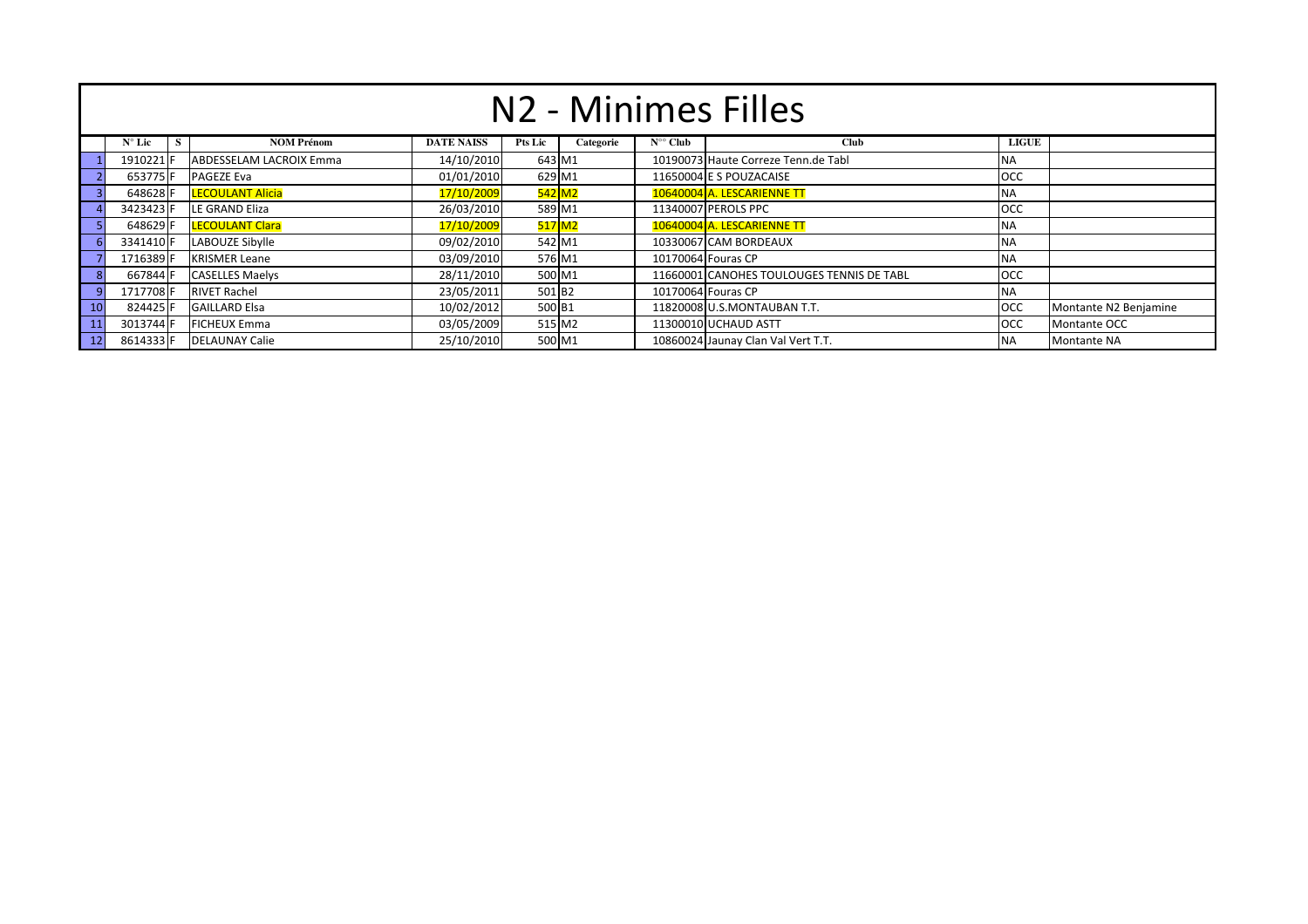|  | $N^{\circ}$ Lic | S | <b>NOM Prénom</b>           | <b>DATE NAISS</b> | <b>Pts Lic</b> | Categorie | $N^{\circ\circ}$ Club | <b>Club</b>                               | LIGUE      |             |  |  |  |
|--|-----------------|---|-----------------------------|-------------------|----------------|-----------|-----------------------|-------------------------------------------|------------|-------------|--|--|--|
|  | 3342073 F       |   | <b>MONCERE Lola</b>         | 15/02/2012        | 508 B1         |           |                       | 10330084 A S VILLENAVE T T                | <b>NA</b>  |             |  |  |  |
|  | 814647 F        |   | <b>SANDRAL Eve</b>          | 03/07/2012        | 510 B1         |           |                       | 11810015 PING ST PAULAIS                  | <b>OCC</b> |             |  |  |  |
|  | 3119316 F       |   | <b>DURAND Emilie</b>        | 12/08/2012        | 500 B1         |           |                       | 11310047 TT BLAGNACAIS                    | <b>OCC</b> |             |  |  |  |
|  | 9322517 F       |   | <b>TANG BOULANGER Manon</b> | 27/04/2012        | 500 B1         |           |                       | 10330002 SAG CESTAS                       | <b>NA</b>  |             |  |  |  |
|  | 667207 F        |   | <b>CHETOUI Amaelle</b>      | 27/10/2012        | 500 B1         |           |                       | 11660001 CANOHES TOULOUGES TENNIS DE TABL | <b>OCC</b> |             |  |  |  |
|  | 3120096 F       |   | <b>CAMPA-WERNER Thalia</b>  | 17/04/2012        | 500 B1         |           |                       | 11310075 PINS-JUSTARET VILLATE TT         | <b>OCC</b> |             |  |  |  |
|  | 7925100 F       |   | <b>NOCQUET Eline</b>        | 17/01/2012        | 500 B1         |           |                       | 10790235 Niort Tennis de Table            | NA         | Montante NA |  |  |  |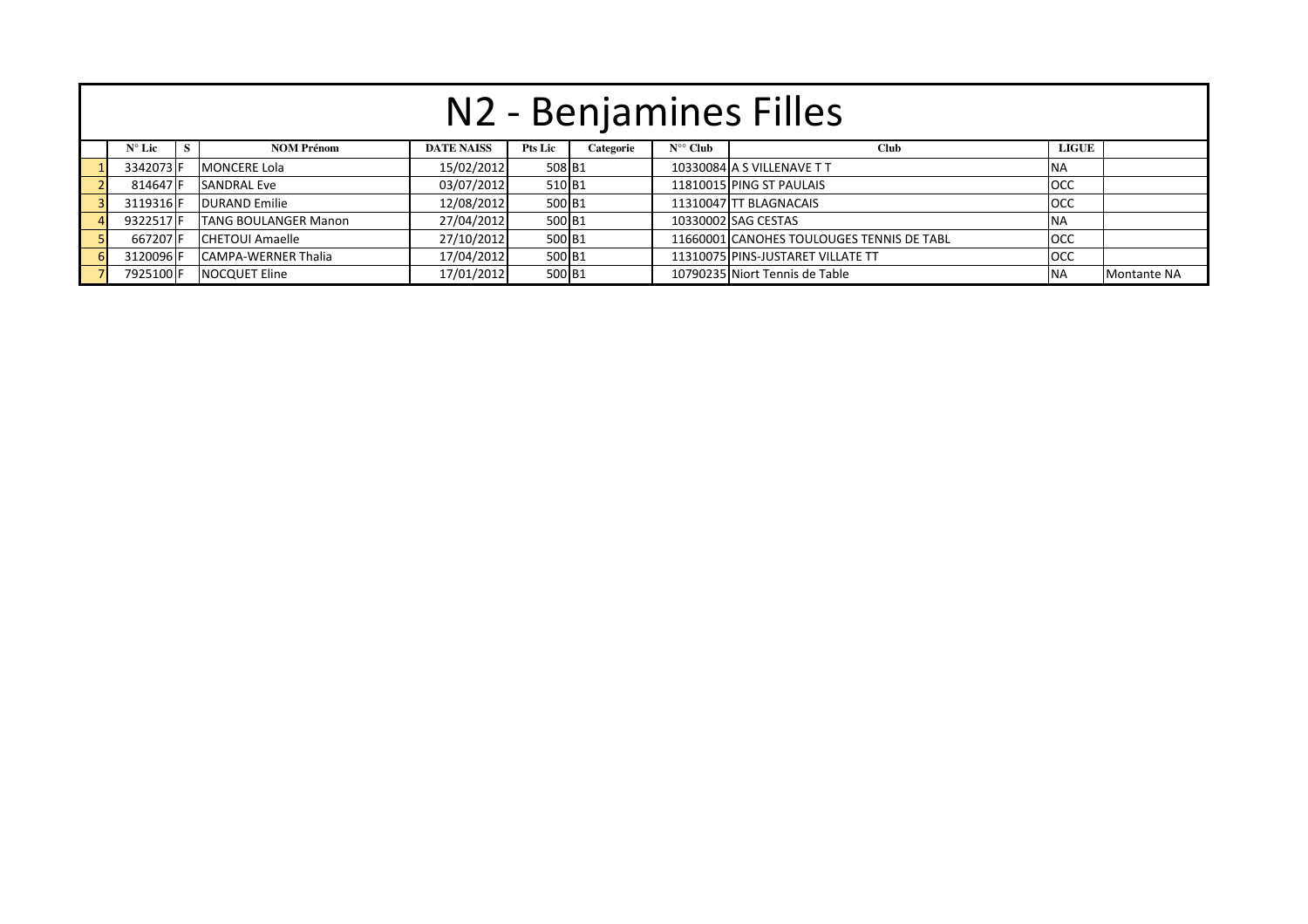

#### HORAIRE GENERAL Samedi

| Horaire        |               |        |                   |                         |           |             |           |             |                      | Parties          |               |                  |           |             |                        |                |            |              |          |                | <b>TABLES</b> |             |
|----------------|---------------|--------|-------------------|-------------------------|-----------|-------------|-----------|-------------|----------------------|------------------|---------------|------------------|-----------|-------------|------------------------|----------------|------------|--------------|----------|----------------|---------------|-------------|
|                | <b>SM</b>     |        | JG                |                         | CG        |             | MG        |             | BG                   |                  | SD            |                  | JF        |             | $\mathsf{C}\mathsf{F}$ |                | MF         |              | BF       |                | Montées       | Utilisées   |
| Nombre joueurs | $24(4*6)$     |        | $16(4*4)$         |                         | $12(2*6)$ |             | $12(2*6)$ |             | $12(2*6)$            |                  | $12(2*6)$     |                  | $12(2*6)$ |             | $12(2*6)$              |                | $12(2*6)$  |              | $7(1*7)$ |                |               |             |
| 10h            | Poules T1     | $12\,$ |                   |                         |           |             |           |             |                      |                  |               |                  |           |             | Poule A T1             | $\mathbf{3}$   |            |              |          |                |               | 15          |
| 10h30          |               |        |                   |                         | Poules T1 | $\,$ 6 $\,$ |           |             |                      |                  | Poules T1     | $\boldsymbol{6}$ |           |             | Poule B T1             | $\mathbf{3}$   |            |              |          |                |               | 15          |
| 11h            |               |        |                   |                         |           |             | Poules T1 | $\,$ 6 $\,$ |                      |                  |               |                  | Poules T1 | $\,$ 6 $\,$ |                        |                | Poule A T1 | $\mathbf{3}$ |          |                |               | 15          |
| 11h30          | Poules T2     | $12\,$ |                   |                         |           |             |           |             |                      |                  |               |                  |           |             |                        |                | Poule B T1 | $\mathbf{3}$ |          |                |               | 15          |
| 12h            |               |        |                   |                         |           |             |           |             | Poules <sub>T1</sub> | $\boldsymbol{6}$ | Poules T2     | $\boldsymbol{6}$ |           |             | Poule A T2             | $\mathbf{3}$   |            |              |          |                |               | 15          |
| 12h30          |               |        |                   |                         | Poules T2 | $\,$ 6 $\,$ |           |             |                      |                  |               |                  | Poules T2 | 6           | Poule B T2             | $\overline{3}$ |            |              |          |                |               | 15          |
| 13h            |               |        | Poules T1         | $\overline{\mathbf{4}}$ |           |             | Poules T2 | $\,$ 6 $\,$ |                      |                  |               |                  |           |             |                        |                | Poules T2  | $\,$ 6 $\,$  |          |                |               | 16          |
| 13h30          |               |        | Poules T1         | $\overline{4}$          |           |             |           |             | Poules T2            | $\boldsymbol{6}$ | Poules T3     | $\boldsymbol{6}$ |           |             |                        |                |            |              |          |                |               | 16          |
| 14h            | Poules T3     | 12     |                   |                         |           |             |           |             |                      |                  |               |                  |           |             |                        |                |            |              | Poule T1 | $\mathbf{3}$   |               | 15          |
| 14h30          |               |        |                   |                         | Poules T3 | $\,$ 6 $\,$ |           |             |                      |                  |               |                  | Poules T3 | $6\,$       | Poule A T3             | $\mathbf{3}$   |            |              |          |                |               | 15          |
| 15h            |               |        |                   |                         |           |             | Poules T3 | 6           | Poules T3            | $\boldsymbol{6}$ |               |                  |           |             | Poule B T3             | $\mathbf{3}$   |            |              |          |                |               | 15          |
| 15h30          |               |        |                   |                         |           |             |           |             |                      |                  | Poules T4     | $\,$ 6 $\,$      |           |             |                        |                | Poules T3  | 6            | Poule T2 | $\overline{3}$ |               | 15          |
| 16:00          | Poules T4     | 12     | Poules T2         | $\overline{a}$          |           |             |           |             |                      |                  |               |                  |           |             |                        |                |            |              |          |                |               | 16          |
| 16h30          |               |        | Poules T2         | $\overline{4}$          | Poules T4 | $\,$ 6 $\,$ |           |             |                      |                  |               |                  | Poules T4 | $\,6\,$     |                        |                |            |              |          |                |               | 16          |
| 17h            |               |        |                   |                         |           |             | Poules T4 | 6           | Poules T4            | $\boldsymbol{6}$ |               |                  |           |             | Poule A T4             | $\mathbf{3}$   |            |              |          |                |               | 15          |
| 17h30          | Poules T5     | 12     |                   |                         |           |             |           |             |                      |                  |               |                  |           |             | Poule B T4             | $\mathbf{3}$   |            |              |          |                |               | 15          |
| 18h            |               |        |                   |                         |           |             |           |             |                      |                  | Poules T5     | $\boldsymbol{6}$ |           |             |                        |                | Poules T4  | 6            | Poule T3 | $\mathbf{3}$   |               | 15          |
| 18h30          |               |        | Poules T3         | $\overline{a}$          | Poules T5 | $\,$ 6 $\,$ |           |             |                      |                  |               |                  | Poules T5 | $\,$ 6 $\,$ |                        |                |            |              |          |                |               | 16          |
| 19h            |               |        | Poules T3         | $\overline{4}$          |           |             | Poules T5 | 6           | Poules T5            | $\boldsymbol{6}$ |               |                  |           |             |                        |                |            |              |          |                |               | 16          |
| 19h30          |               |        |                   |                         |           |             |           |             |                      |                  |               |                  |           |             | Poules T5              | 6              | Poules T5  | 6            | Poule T4 | $\mathbf{3}$   |               | 15          |
| 20h            | 1/8 de finale | 8      | $1/8$ de finale 4 |                         |           |             |           |             |                      |                  | 1/4 de finale | $\overline{4}$   |           |             |                        |                |            |              |          |                |               | 16          |
| 20h30          |               |        |                   |                         |           |             |           |             |                      |                  |               |                  |           |             |                        |                |            |              |          |                |               | $\mathbf 0$ |